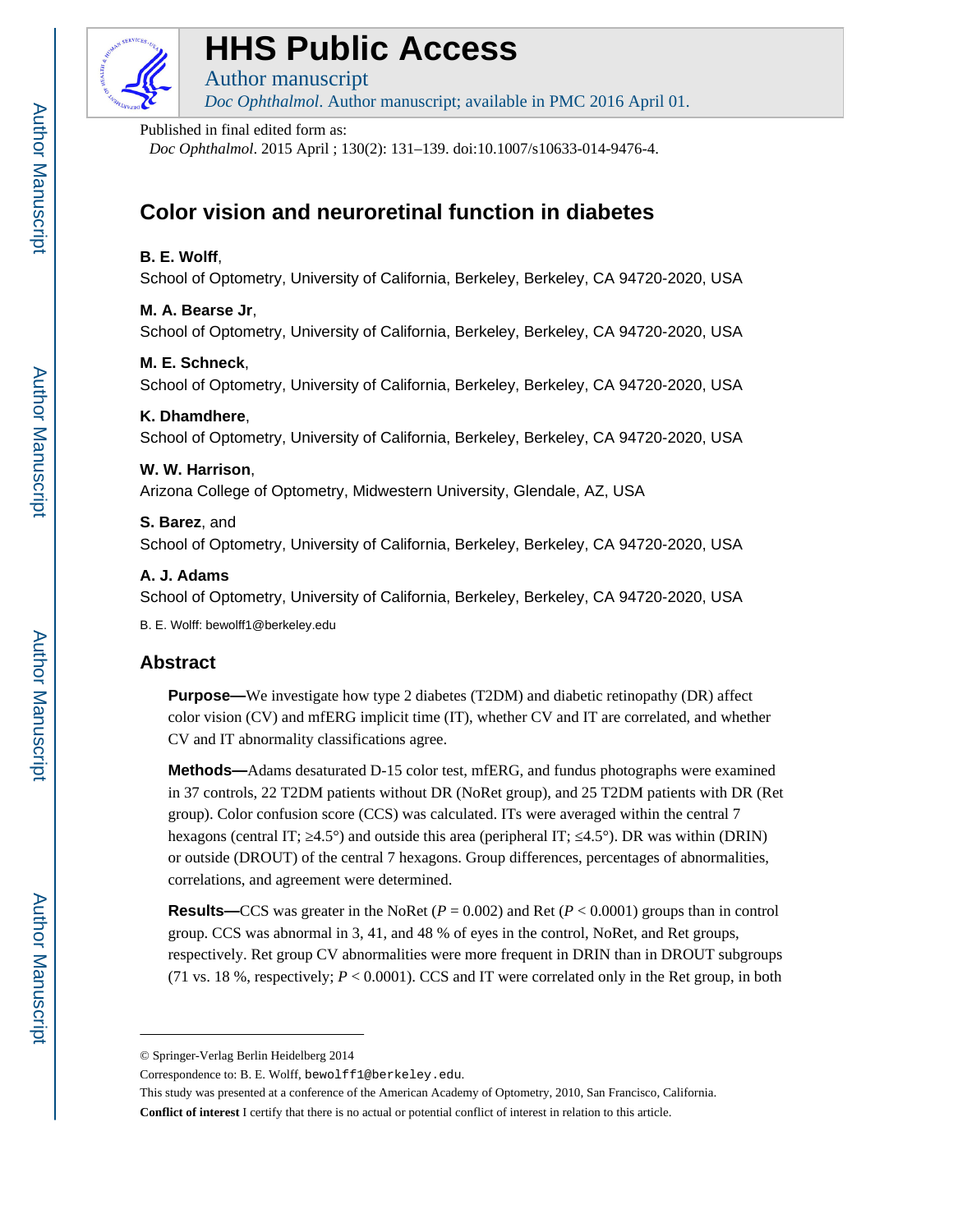**Conclusion—**CV is affected in patients with T2DM, even without DR. Central DR increases the likelihood of a CV deficit compared with non-central DR. mfERG IT averaged across central or peripheral retinal locations is less frequently abnormal than CV in the absence of DR, and these two measures are correlated only when DR is present.

#### **Keywords**

classifications agree (72 %;  $P < 0.05$ ).

Color vision; Adams desaturated D-15; Multifocal; mfERG; Diabetes; Diabetic retinopathy

## **Introduction**

In the USA, 25.8 million people (8.3 % of the total population) have diabetes and another 79 million are prediabetic [1]. Diabetic retinopathy is the leading cause of blindness in the working-age population, with 4.4 %of those with diabetes having vision-threatening retinopathy [2]. The financial cost in the USA is significant as well; \$245 billion in total medical expenses in 2012 [3]. With such high costs to health and finances, there is value in learning further how to detect diabetes-related vision changes early in the disease process. This could allow for therapeutic trials to target the disease at earlier stages before vision is altered or threatened [4, 5].

Diabetic retinopathy (DR—see Table 1 for a list of most abbreviations used) is no longer considered to have only a vascular cause detected through fundoscopy, but also a neurologic etiology. Reduced trophic factor signaling, altered glutamate excitation, oxidative stress, and neuroinflammation are likely causes of both vascular and neural cell death [5–7]. Neural changes in the retina begin before clinically visible vascular changes; these can be detected by sensitive structural and functional tests. Changes in corneal nerve fibers prior to diabetic retinopathy onset have also been described [8–10]. In terms of vision function, previous studies have shown that contrast sensitivity, color vision, multifocal visually evoked potential (mfVEP), and multifocal electroretinogram (mfERG) are affected by diabetes, both with and without DR [11–27]. mfERG implicit time (IT) delays in patients without DR have been shown to be highly predictive of nonproliferative diabetic retinopathy (NPDR) [12, 28– 30]. Also, IT delays in combination with mfERG amplitude have been shown to be predictive of the development of diabetic macular edema (DME) in patients with NPDR [31]. The mfERG has significant value because of these capabilities.

In clinical practice, it would be more convenient to have a vision test that is equally or more sensitive, more efficient, less costly, and simpler to administer than the mfERG. Early research on color vision testing in diabetes performed from the 1950s through the 1970s by several investigators including Zanen, Verriest, Kinnear, Lakowski, and Barca revealed alterations in color vision in diabetes [21, 23–27]. Many of these studies did not specify the type of diabetes. Diabetics with and without retinopathy had elevated FM 100-hue error scores [21, 24]. Verriest showed that diabetics tend to have blue–yellow defects, a finding that has been replicated many times [25]. In the 1980s, Bresnick showed that macular edema exacerbates these color vision defects and that the magnitude of the color defect increased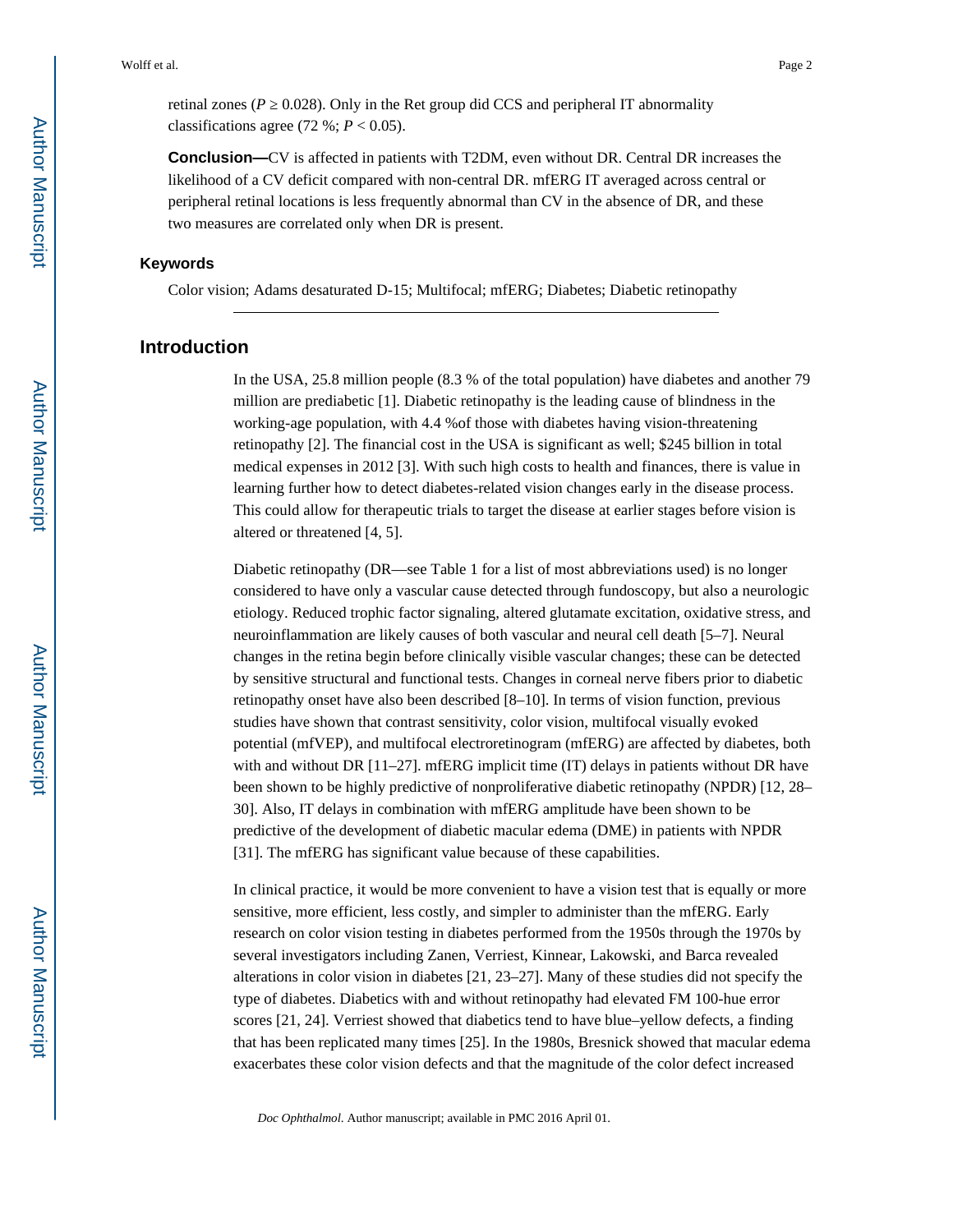with edema severity and proximity to the fovea [32]. To our knowledge, the dependence of color vision on retinopathic signs within or near the fovea, versus signs located more peripherally, has not been examined.

The Adams desaturated D-15, a desaturated version of the Farnsworth D-15 dichotomous color vision test, has been shown to be useful in detecting color vision abnormalities in a range of ocular conditions, including glaucoma and diabetes (with and without DR) [11, 20, 33–35]. It is different from the standard D-15 by the reduction of the Munsell chroma of each color cap by 2 units. This makes the test more difficult to pass and more sensitive for the detection of subtle color vision abnormalities [33].

The present study addresses three questions: (1) To what extent do diabetes and diabetic retinopathy impact color vision as compared to mfERG IT? (2) Are color vision and mfERG IT correlated? (3) Is there agreement between classification of abnormalities on the two tests? No previous study has examined how results of simple color vision tests compare to those of the mfERG IT. These are clinically relevant questions because the Adams desaturated D-15 is clinically practical—inexpensive and rapid to administer— whereas the multifocal electroretinogram, though it has excellent local sensitivity to diabetes-related functional changes, requires expensive equipment, pupil dilation, and greater test duration, making it less suitable for use in routine eye care.

#### **Materials and methods**

#### **Subjects**

Three subject groups were included: 37 visually normal adults (control group); 22 patients with type 2 diabetes without DR (NoRet group); and 25 type 2 diabetic patients with DR (Ret group). The mean age of the control group was  $42.2 \pm 12.6$  years. The NoRet group had a mean age of  $53.7 \pm 9.5$  years and a mean duration of diabetes of  $9.6 \pm 5.7$  years. The Ret group's mean age was  $55.2 \pm 9.3$  years with a mean duration of  $12.6 \pm 7.4$  years. See Table 2. Inclusion factors were the following: age between 25 and 65 years; refractive error between  $\pm$  6 diopters; no ocular disease (aside from DR for the Ret group); no systemic disease (aside from diabetes and hypertension for the Ret and NoRet groups); no visually compromising lenticular opacification; no pseudophakia, visual acuity of 20/25 (log MAR 0.1) or better; no congenital color vision defects by self report; and no neurologic diseases or medications known to affect color vision or mfERG. mfERG data from two of the 84 subjects have been included in a previous publication [31]. None of the color vision data have been previously published. Also, no comparison of the performance of the mfERG and Adams desaturated D-15 test has been previously presented.

Fundus photographs covering the central 50° (Carl Zeiss Meditec, Dublin, CA) were graded by a retina specialist to determine retinopathy status. The ophthalmologist was masked to all other findings. Fourteen eyes of the Ret group had retinopathy signs within (and outside in some cases) the region corresponding to the central 7 elements of the mfERG stimulus (DRIN subgroup). In the other 11 eyes of the Ret group, retinopathy was confined to regions outside the central 7 mfERG stimulus elements (DROUT subgroup). The severity of retinopathy for both DRIN and DROUT groups is shown in Table 3.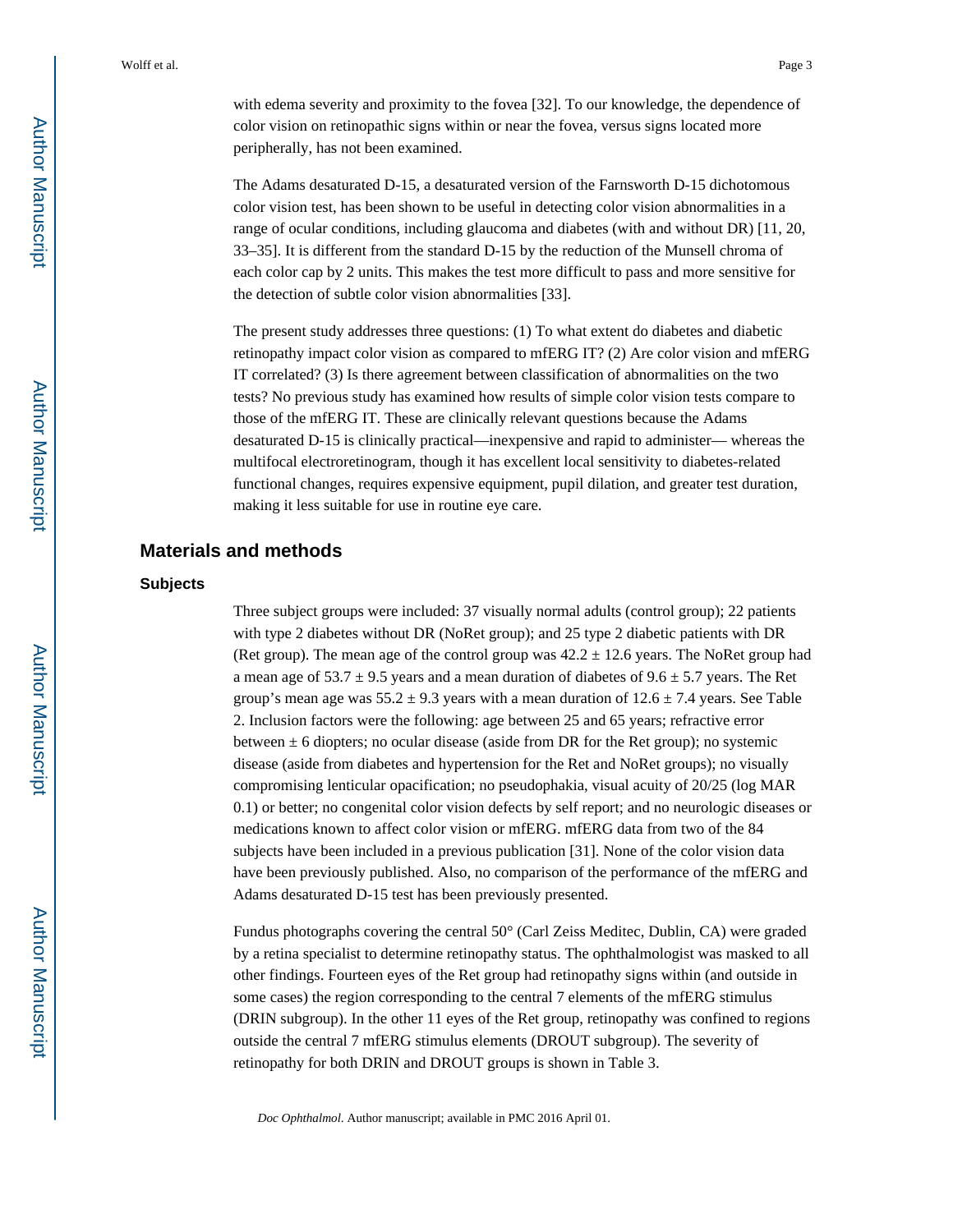The nature of the study and any potential consequences of study participation were explained to the subjects, and written informed consent was obtained from all subjects before data collection. Procedures complied with the tenets of the Declaration of Helsinki, and the University of California Committee for Protection of Human Subjects approved the study protocol.

#### **Color vision**

The Adams desaturated D-15 test was administered under standard illuminant C with a MacBeth easel lamp [35]. Patients performed the test monocularly with full near correction. For each cap, patients were instructed to "Find the color among the remaining caps most like the last one in the box." Patients were instructed to work through the color panel as efficiently as possible and take a final look at the end to make sure they were satisfied with their cap ordering, i.e., that the caps made a gradual progression in color. The order of the caps was recorded.

#### **mfERG**

mfERG testing followed color vision testing. Subjects' pupils were dilated with 1.0 % tropicamide and 2.5 % phenylephrine. To anesthetize the eye for placement of a Burian-Allen bipolar contact lens electrode (LKC Technologies, Gaithersburg, MD), 0.5 %proparacaine was used. The non-tested eye was occluded, and a ground electrode was placed on the patient's right ear lobe. mfERG was recorded with a commercial system (VERIS 5.2; EDI Redwood City, CA). The stimulus consisted of 103 scaled hexagonal elements covering a 45° field on the retina. A small fixation target in the center of the stimulus was used during the 8-min recording session, broken into 16 30-s segments. Each hexagon alternated between black and white throughout a 215–1 binary m-sequence. Room lighting provided an average luminance equal to that of the mean luminance of the stimulus (100 cd/m<sup>2</sup>). Bandpass filtering of 10–100 Hz with 100 K gain was used. Quality was monitored in real time through infrared fixation monitoring and waveform stability. Contaminated recording segments were discarded and repeated. See Ng et al. [30] for further details on this procedure.

#### **Data analysis**

The results obtained from the right eyes of the study participants were analyzed. Color confusion score (CCS), which is the percentage of color space traveled beyond that of a perfect arrangement, was calculated [11, 36]. A perfect arrangement yields a CCS of 0. For those with abnormal CCS, the type of color vision defect (blue–yellow, red–green, or nonselective), i.e., the angle (axis) of the cap order, was also determined.

Local first-order kernel mfERG IT was measured using a template-scaling method [37]. Response templates at each test location were constructed from the average local waveforms of 50 normal eyes from previous recordings. IT was measured as the time from focal flash onset to the first positive peak (P1).

In each eye, ITs were averaged within the central 7 hexagons (central IT), approximately  $0^{\circ}$ –4.5° eccentricity. ITs were also averaged outside of the central 7 hexagons (peripheral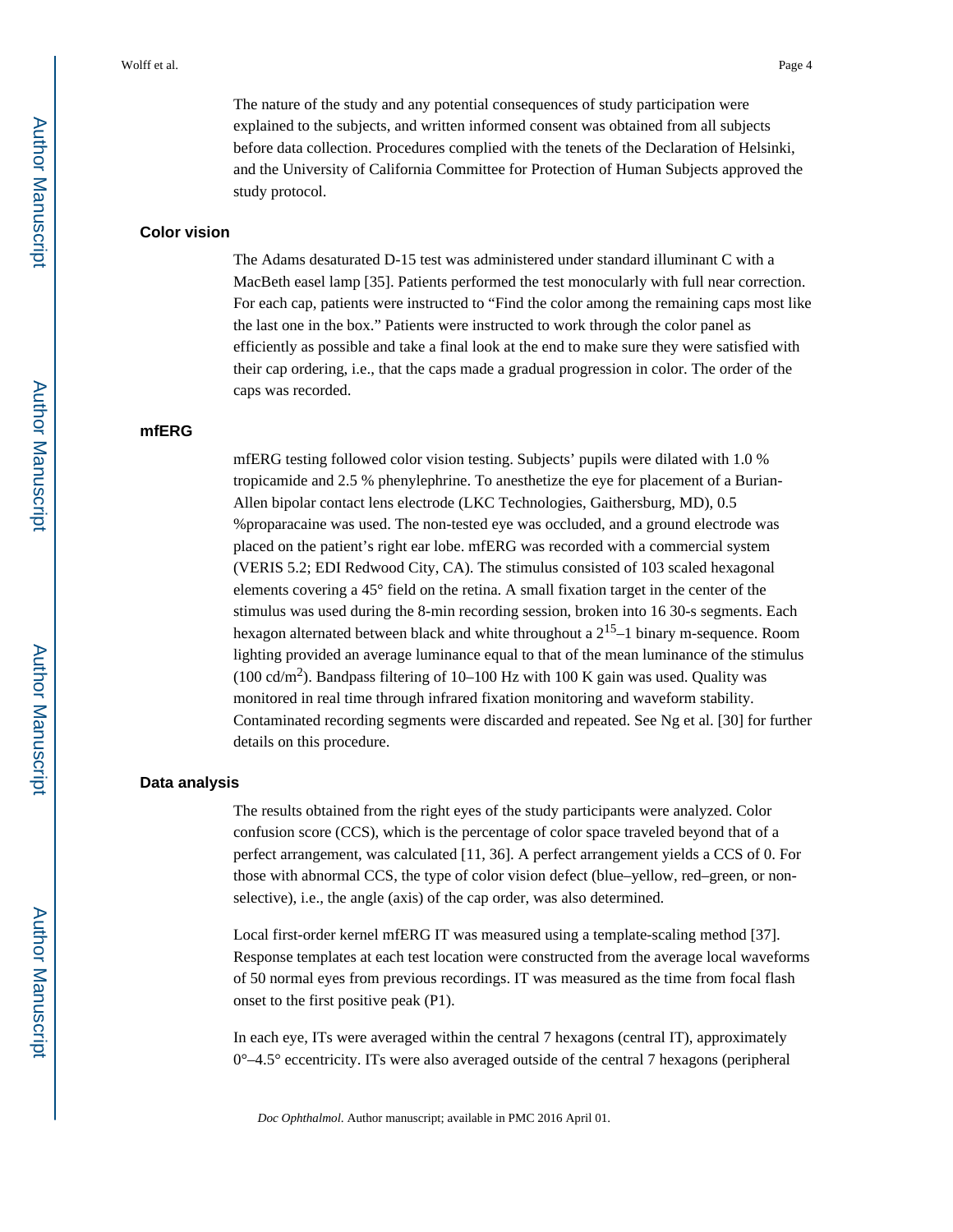IT) from approximately  $4.5^{\circ} - 23^{\circ}$  eccentricity. Our laboratory has not previously analyzed the mfERG in this way.

Abnormalities were defined as values exceeding the average of the two greatest (worst) control CCS and mfERG IT values, both corresponding to a specificity of 97.3 %. The criteria for abnormality were determined to be >20.5 for CCS, >32.6 ms for central IT, and >32.7 ms for peripheral IT. The CCS criterion of 20.5 reflects multiple single-place errors or 2 or more crossings in color space. This criterion improves repeatability of testing over more strict criteria [34]. Differences in the rate of abnormalities were examined using binomial probabilities.

In addition to analyses based on abnormalities, differences between subject groups were examined, first using the Kruskal–Wallis test followed by the Mann–Whitney *U* test. For all comparisons, the Kruskal–Wallis test showed a *P* value < 0.0001, indicating that the three groups differed. Therefore, only the Mann–Whitney *U* test results will be presented in the results section. Agreement between CCS and mfERG IT in classifying eyes as either normal or abnormal was assessed using the Fisher exact test. Correlations between CCS and mfERG IT were determined by calculating Spearman rank-order correlation coefficients. This nonparametric test was used because the color vision data have a non-normal distribution, and we wanted to determine the "relative" (rank-order) correlations between CCS and mfERG IT rather than "absolute value" correlations between the two measures. In other words, we wanted to determine whether CCS and mfERG IT order their relative deficits in significantly similar ways.

#### **Results**

#### **Color vision**

The medians and ranges of the CCS results are reported in column 2 of Table 4. Also in Table 4 are the significance levels of comparisons between pairs of groups. Significant differences in CCS were observed between the control and NoRet groups ( $P = 0.0002$ ), and between the control and Ret groups (*P* < 0.0001). The NoRet and Ret groups did not significantly differ, however ( $P = 0.08$ ). The DRIN and DROUT subgroups of the Ret group were marginally significantly different in CCS ( $P = 0.049$ ), with the DRIN group having higher CCS.

The percentage of eyes with abnormal CCS results were set at 2.7 % for controls and found to be 40.9 and 48.0 % for the NoRet and Ret groups, respectively (Fig. 1). The rates of abnormality were significantly different between control and NoRet groups, and also between the control and Ret groups (both *P* < 0.0001). The abnormality rates of the NoRet and Ret groups did not differ, however  $(P = 0.30)$ . The color vision defects were predominantly blue–yellow in nature. For the NoRet and Ret Groups, 67 and 85 %, respectively, were blue–yellow, while the rest were non-selective.

In the DRIN subgroup, 71 % had CCS abnormalities, while 18 % of the DROUT subgroup had abnormalities (Fig. 2). Thus, retinopathy near the fovea resulted in color vision defects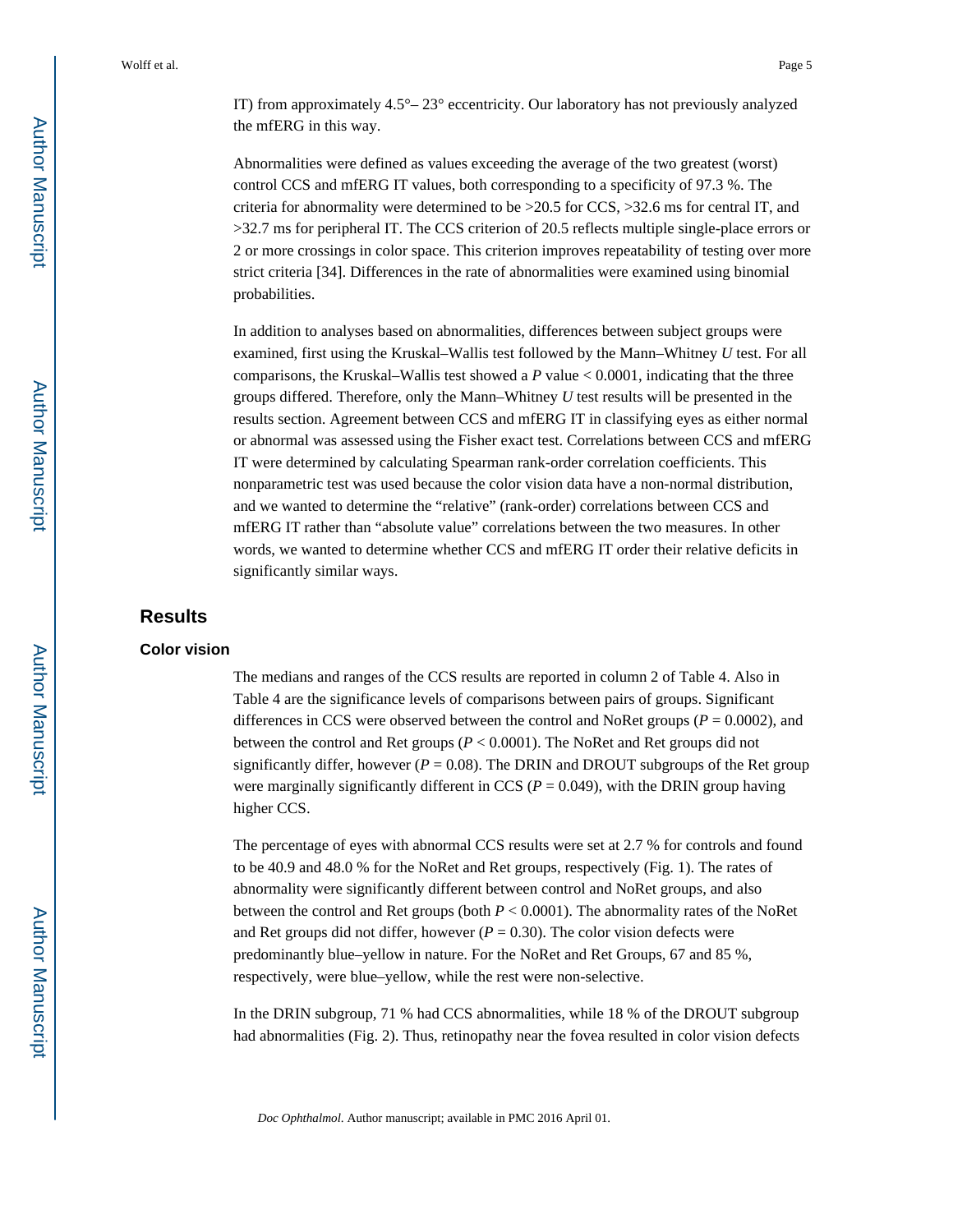more often than retinopathy restricted to more peripheral locations. The difference in these frequencies of color vision abnormality was significant  $(P < 0.0001)$ .

#### **mfERG**

The mean and standard deviations of the central and peripheral mfERG IT are reported in Table 4, as are the comparisons between subject groups. Significant differences in central IT were observed between the control and Ret groups, and also between the NoRet and Ret groups (both  $P < 0.0002$ ), with the Ret group having the greatest mean IT. However, the central IT in the control and NoRet groups did not differ  $(P = 0.35)$ . In contrast, all groups were significantly different with respect to peripheral IT ( $P < 0.002$ ), with the Ret group again having the longest IT. Unlike the CCS results, neither central IT nor peripheral IT differed significantly between the DRIN and DROUT subgroups  $(P > 0.20)$ .

The percentages of eyes with abnormal central IT were set at 2.7 % for controls and found to be 13.6 and 52.0 % for the NoRet and Ret groups, respectively (Fig. 1). The percentages of eyes with abnormal peripheral IT were also set at 2.7 % for controls and found to be 0 and 36 % for the NoRet and Ret groups, respectively (Fig. 1). The IT abnormality rates of all of these groups differed significantly  $(P < 0.0001)$  except the control and NoRet groups which did not differ significantly for mean central or peripheral IT. Interestingly, the rate of abnormality of both NoRet central and peripheral IT groups were significantly lower than the 40.9 % found for CCS in the NoRet eyes.

Central IT abnormalities are slightly, but not significantly, more common in eyes with DRIN than DROUT (Fig. 2). Peripheral IT abnormalities are also slightly, but not significantly, more common in DRIN than DROUT.

#### **Associations and agreement**

CCS and mfERG IT were not significantly correlated except in eyes with retinopathy. CCS in the Ret group was correlated with both central IT ( $P < 0.02$ ) and peripheral IT ( $P < 0.03$ ) (Fig. 3). However, as Table 5 shows, classification of abnormal eyes in the two patient groups by CCS and mfERG IT did not show significant agreement, except for CCS versus peripheral IT in the Ret group (72.0 % agreement;  $P < 0.041$ ).

#### **Discussion**

This study is in agreement with previous reports that the Adams desaturated D-15 is often abnormal in diabetes patients without and with retinopathy [11, 20, 34]. In eyes without retinopathy, CCS was more often abnormal than either central or peripheral mfERG IT. This difference in rate of abnormality is statistically significant, showing that color vision measurement with a desaturated test may detect diabetes-related retinal changes more frequently than mfERG IT obtained from a central location of a retinopathy-free retina. While this may represent greater sensitivity of CCS to retinal changes, it is also possible that this greater percentage of abnormalities may be present because color vision, unlike the mfERG, is potentially influenced not only by diabetes-related changes within the retina, but also at other locations along the visual pathway. More likely, the apparent greater sensitivity of CV is attributable to the averaging of mfERG ITs across fairly large regions, which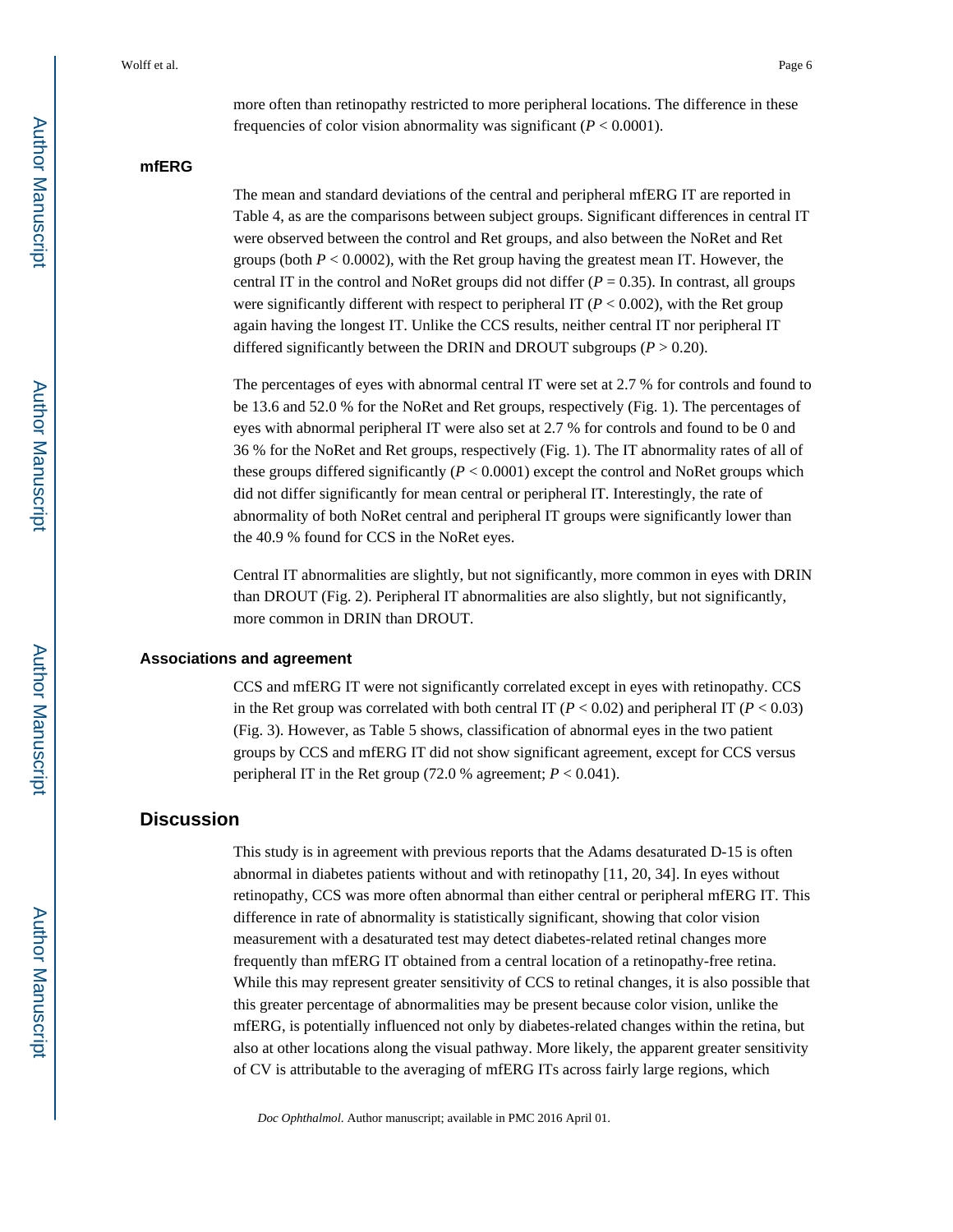would wash out any local abnormalities. We have previously shown that IT abnormalities are present in eyes without retinopathy [38]. A potential limitation of using color vision testing that our results suggest is that patients without retinopathy behave like patients with retinopathy, making CCS less useful for alerting clinicians of the likely the presence of diabetic retinopathy.

Not surprisingly, the rates of color vision abnormality depend on the location of retinopathy. When retinopathy was present within the central 4.5°, the rate of CCS abnormality was 71 %, compared with 18 % when retinopathy was only present outside of the central 4.5°. It is possible that, in our study, color vision appeared more affected by central than peripheral retinopathy not only because the retinopathy location coincided more closely on the retina with the area used for color vision testing, but also because the severity of retinopathy was somewhat greater in DRIN eyes.

Color vision and mfERG IT were correlated only when retinopathy was present. This is not surprising, given that the rate of abnormalities on the two measures were only similar in the Ret groups. This appears similar to Han and colleagues' finding of correlation of mfERG IT with short-wavelength automated perimetry (SWAP) only when retinopathy was present [39]. SWAP tests the function of the S-cone pathway, whereas the mfERG primarily tests the L- and M-cone pathway prior to the ganglion cell layer. As those authors suggested, once retinopathy is present, all cone pathways might be affected such that a correlation exists between the presence of predominantly blue–yellow color defects and mfERG IT [39]. Even with all cone pathways affected when retinopathy is present, as indicated by the mfERG, red–green color defects were not found in this and previous studies, and nonselective defects, which may reflect the presence of both red–green and blue–yellow abnormalities, were seen in only 15 % of eyes with retinopathy. Thus, color vision testing may be less sensitive to L- and M-cone-driven retinal dysfunction than the mfERG.

A significant rank-order correlation with CCS exists in the Ret group for both central and peripheral IT. This implies that, in eyes with retinopathy, when centrally tested color vision shows a reduction, mfERG IT will show increased delay regardless of test location. However, a categorical agreement of abnormality was only found with the peripheral IT, and only in the Ret group.

Hardy et al. [40] also explored the relative sensitivities of and association between color vision testing, using the FM 100-hue test and the oscillatory potentials (OP) of the full-field ERG in eyes of patients with type 1 diabetes without retinopathy. They also reported superior sensitivity of the color vision test over the electrophysiological measures. No correlation was seen between OP latency and performance on the 100 hue. Our study provides new information with regard to a simpler color vision test, the Adams D-15, in comparison with an electrophysiology measure that can better localize abnormalities, the mfERG, in type 2 diabetes.

It should be noted that the control group (mean age 42.2 years) was younger than the NoRet and Ret groups by averages of 11.5 and 13 years, respectively, raising the possibility that the age difference contributed to the poorer color vision and the presence of blue–yellow defects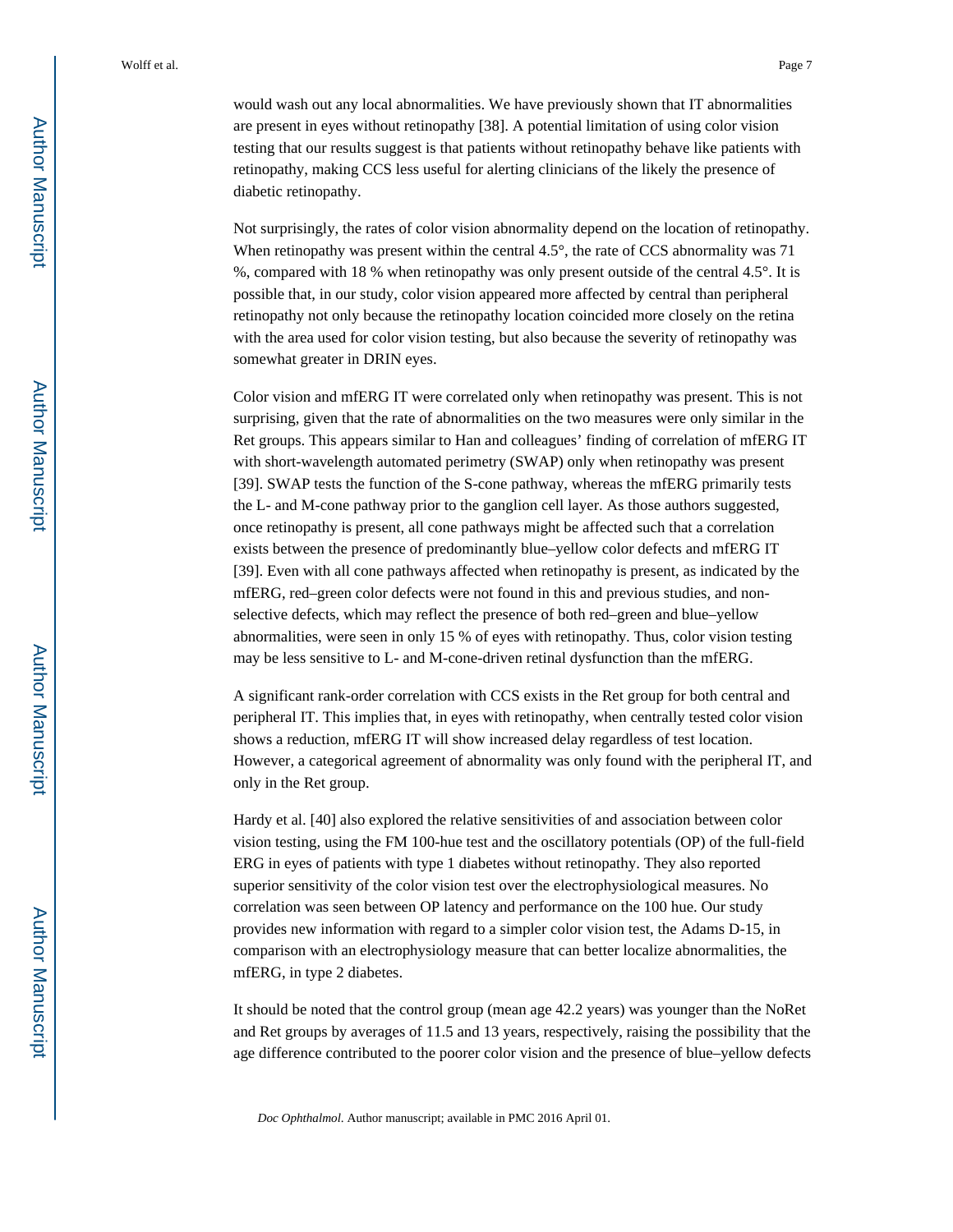in the diabetic groups. However, Arden and Wolf [41] reported only an insignificant  $(r^2 =$ 0.1) association between tritan contrast thresholds and age in normal, healthy subjects. Measuring color contrast thresholds, Arden and colleagues report that there was no correlation between age and central color vision thresholds across ages from 6 to 71 years [42]. Further, Roy et al. [43] report no change in error score of the L′Anthony desaturated D-15 test (a test similar to the Adams test) and age between 40 and 55 in normal observers with no lens changes. Much of the decline in performance and increase in frequency of blue–yellow defects with age is attributable to changes in the color and clarity of the ocular media, and in particular, the lens of the eye [44]. It has been demonstrated that older pseudophakic patients' color vision resembles that of younger observers [44]. Though our subjects were not pseudophakic, all clinically significant cataracts were an exclusion criterion for our study for all subject groups. We see no association between color vision performance and age among our control group. Therefore, it is unlikely that the differences in age underlie the observed differences in color vision performance between those with diabetes and the normal control group.

In conclusion, as has been previously reported, color vision measured with the Adams desaturated D-15 is affected by type 2 diabetes, even in the absence of retinopathy. The presence of retinopathy did not significantly increase the severity of color defects in this sample, which showed predominantly mild or moderate retinopathy. Not surprisingly, the presence of a color vision defect depended significantly on the location of retinopathy; eyes with centrally located retinopathy have color defects significantly more often than eyes with peripheral retinopathy. Furthermore, in this study, color vision was significantly more frequently abnormal than mfERG IT, averaged across retinal locations, in eyes of patients without retinopathy. Finally, we found results from color vision assessment (CCS) and mfERG IT were correlated only when retinopathy was present. Color vision testing appears to be of value as a test to detect early visual dysfunction in patients with diabetes during routine eye care. Further studies are needed to assess whether color vision abnormalities in eyes without retinopathy can predict future retinopathy, as has been demonstrated with mfERG IT.

#### **Acknowledgments**

This research was funded by NIH EY021811 (MES) and NIH EY02271 (AJA). The authors thank Ken Huie for implementing the software for scoring the Adams desaturated D-15 data.

## **References**

- 1. Centers for Disease Control and Prevention. National diabetes fact sheet: national estimates and general information on diabetes and prediabetes in the United States, 2011. Atlanta: U.S. Department of Health and Human Services, Centers for Disease Control and Prevention; 2011.
- 2. Zhang X, Saaddine JB, Chou CF, Cotch MF, Cheng YJ, Geiss LS, Gregg EW, Albright AL, Klein BE, Klein R. Prevalence of diabetic retinopathy in the United States, 2005–2008. J Am Med Assoc (JAMA). 2010; 304(6):649–656. [doi: 10.1001/jama.2010.1111](http://dx.doi.org/10.1001/jama.2010.1111).
- 3. American Diabetes Association. The cost of diabetes. 2013 [http://www.diabetes.org/advocate/](http://www.diabetes.org/advocate/resources/cost-of-diabetes.html) [resources/cost-of-diabetes.html.](http://www.diabetes.org/advocate/resources/cost-of-diabetes.html)
- 4. Ng JS. Specific medical intervention for diabetic retinopathy. Med Hypotheses. 2009; 73(2):158– 160. [doi:10.1016/j.mehy.2009.02.030.](http://dx.doi.org/10.1016/j.mehy.2009.02.030) [PubMed: 19380207]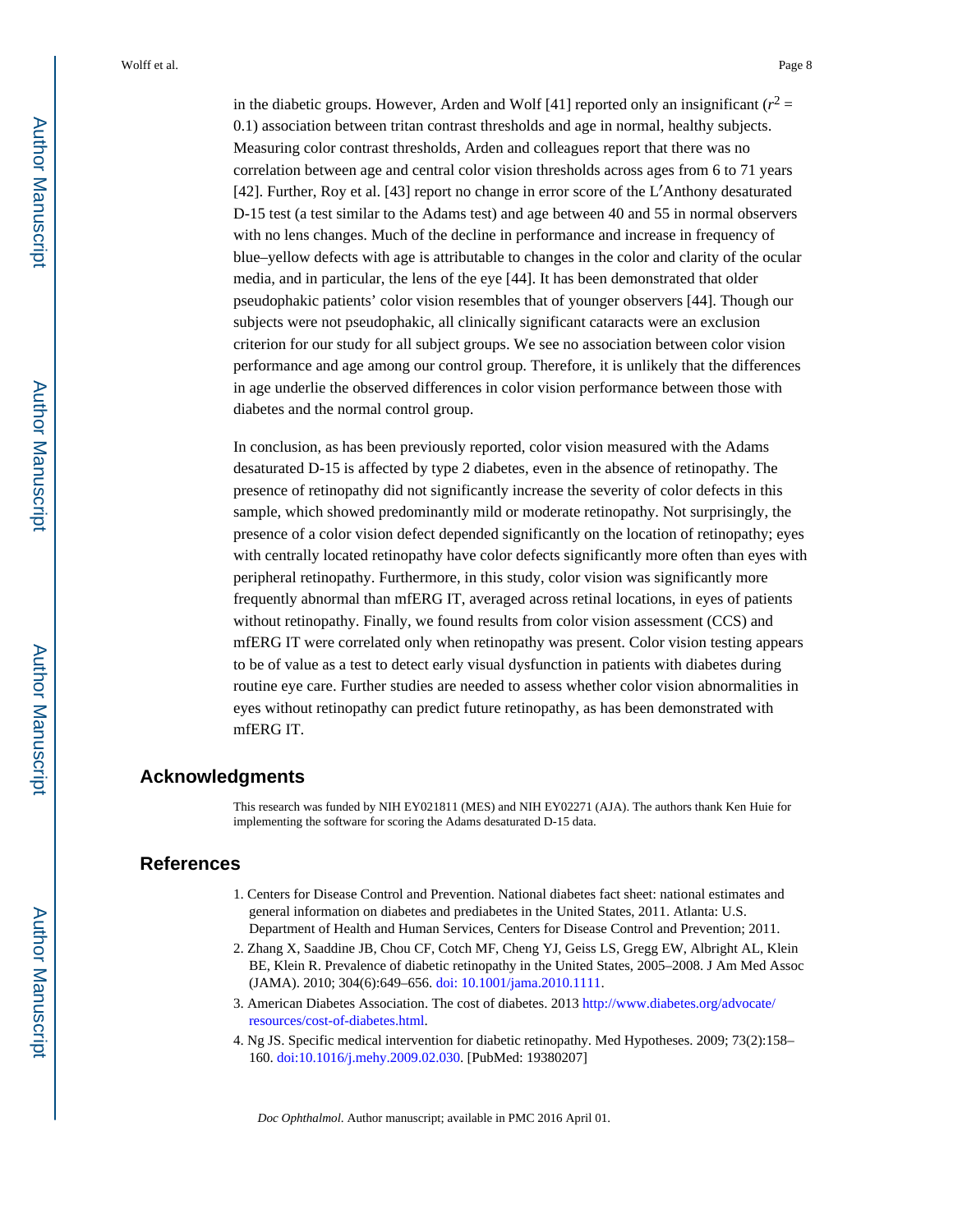- 5. Zhang X, Wang N, Barile GR, Bao S, Gillies M. Diabetic retinopathy: neuron protection as a therapeutic target. Int J Biochem Cell Biol. 2013; 45(7):1525–1529. [doi:10.1016/j.biocel.](http://dx.doi.org/10.1016/j.biocel.2013.03.002) [2013.03.002](http://dx.doi.org/10.1016/j.biocel.2013.03.002). [PubMed: 23506699]
- 6. Antonetti DA, Klein R, Gardner TW. Diabetic retinopathy. N Engl J Med. 2012; 366(13):1227– 1239. [doi:10.1056/NEJMra1005073](http://dx.doi.org/10.1056/NEJMra1005073). [PubMed: 22455417]
- 7. Barber AJ, Gardner TW, Abcouwer SF. The significance of vascular and neural apoptosis to the pathology of diabetic retinopathy. Invest Ophthalmol Vis Sci. 2011; 52(2):1156–1163. [doi:10.1167/](http://dx.doi.org/10.1167/iovs.10-6293) [iovs.10-6293](http://dx.doi.org/10.1167/iovs.10-6293). [PubMed: 21357409]
- 8. Pritchard N, Edwards K, Shahidi AM, Sampson GP, Russell AW, Malik RA, Efron N. Corneal markers of diabetic neuropathy. Ocul Surf. 2011; 9(1):17–28. [PubMed: 21338566]
- 9. Ziegler D, Papanas N, Zhivov A, Allgeier S, Winter K, Ziegler I, Bruggemann J, Strom A, Peschel S, Kohler B, Stachs O, Guthoff RF, Roden M. Early detection of nerve fiber loss by corneal confocal microscopy and skin biopsy in recently diagnosed type 2 diabetes. Diabetes. 2014; 63(7): 2454–2463. [doi:10.2337/db13-1819.](http://dx.doi.org/10.2337/db13-1819) [PubMed: 24574045]
- 10. Bitirgen G, Ozkagnici A, Malik RA, Kerimoglu H. Corneal nerve fibre damage precedes diabetic retinopathy in patients with type 2 diabetes mellitus. Diabetic Med J Br Diabetic Assoc. 2014; 31(4):431–438. [doi:10.1111/dme.12324.](http://dx.doi.org/10.1111/dme.12324)
- 11. Adams, AJ.; Haegerstrom-Portnoy, G. Color Deficiency. In: Amos, JF., editor. Diagnosis and management in vision care. Vol. 1. Stoneham: Butterworth-Heinemann; 1987. p. 671-709.
- 12. Bearse MA Jr, Adams AJ, Han Y, Schneck ME, Ng J, Bronson-Castain K, Barez S. A multifocal electroretinogram model predicting the development of diabetic retinopathy. Prog Retin Eye Res. 2006; 25(5):425–448. [doi:10.1016/j.preteyeres.2006.07.001](http://dx.doi.org/10.1016/j.preteyeres.2006.07.001). [PubMed: 16949855]
- 13. Dhamdhere, KP.; Bearse, MA., Jr; Wolff, BE.; Harrison, WW.; Cardenas, M.; Barez, S.; Schneck, ME.; Adams, AJ. Associations between contrast sensitivity and multifocal electroretinograms in Type2 diabetes. Paper presented at the ARVO; 05/02/2011; Fort Lauderdale, Florida. 2011.
- 14. Ewing FM, Deary IJ, Strachan MW, Frier BM. Seeing beyond retinopathy in diabetes: electrophysiological and psychophysical abnormalities and alterations in vision. Endocr Rev. 1998; 19(4):462–476. [PubMed: 9715375]
- 15. Feitosa-Santana C, Paramei GV, Nishi M, Gualtieri M, Costa MF, Ventura DF. Color vision impairment in type 2 diabetes assessed by the D-15d test and the Cambridge colour test. Ophthalmic Physiol Opt. 2010; 30(5):717–723. [doi:10.1111/j.1475-1313.2010.00776.x](http://dx.doi.org/10.1111/j.1475-1313.2010.00776.x). [PubMed: 20883359]
- 16. Peduzzi M, Longanesi L, Ascari A, Cascione S, Galletti M, Roncaia R, Pacchioni C, Maione M. Screening of early color vision loss in diabetic patients. J Fr Ophtalmol. 1989; 12(11):791–796. [PubMed: 2639899]
- 17. Rodgers M, Hodges R, Hawkins J, Hollingworth W, Duffy S, McKibbin M, Mansfield M, Harbord R, Sterne J, Glasziou P, Whiting P, Westwood M. Colour vision testing for diabetic retinopathy: a systematic review of diagnostic accuracy and economic evaluation. Health Technol Assess. 2009; 13(60):1–160. [doi:10.3310/hta13600.](http://dx.doi.org/10.3310/hta13600) [PubMed: 20003824]
- 18. Sukha AY, Rubin A. High, medium, and low contrast visual acuities in diabetic retinal disease. Optom Vis Sci Off Publ Am Acad Optom. 2009; 86(9):1086–1095. [doi:10.1097/OPX.](http://dx.doi.org/10.1097/OPX.0b013e3181b48635) [0b013e3181b48635](http://dx.doi.org/10.1097/OPX.0b013e3181b48635).
- 19. Wolff BE, Bearse MA Jr, Schneck ME, Barez S, Adams AJ. Multifocal VEP (mfVEP) reveals abnormal neuronal delays in diabetes. Doc Ophthalmol Adv Ophthalmol. 2010; 121(3):189–196. [doi:10.1007/s10633-010-9245-y.](http://dx.doi.org/10.1007/s10633-010-9245-y)
- 20. Adams AJ, et al. Chromaticity and luminosity changes in glaucoma and diabetes. Doc Ophthalmol Proc Ser. 1982; 33:413–418.
- 21. Barca L, Vaccari G. On the impairment of color discrimination in diabetic retinopathy, a report of 24 cases. Atti Fond G Ronchi. 1977; 32:635–640.
- 22. Birch, JM.; Chisholm, I.; Kinnear, P.; Marre, M.; Pinckers, AJLG.; Pokorny, J.; Smith, VC.; Verriest, G. Acquired color vision defects. In: Pokory, J.; Smith, VC.; Verriest, G.; Pinckers, AJLG., editors. Congenital and Acquired Color Vision Defects. New York: Grune and Stratton Inc; 1979. p. 282-284.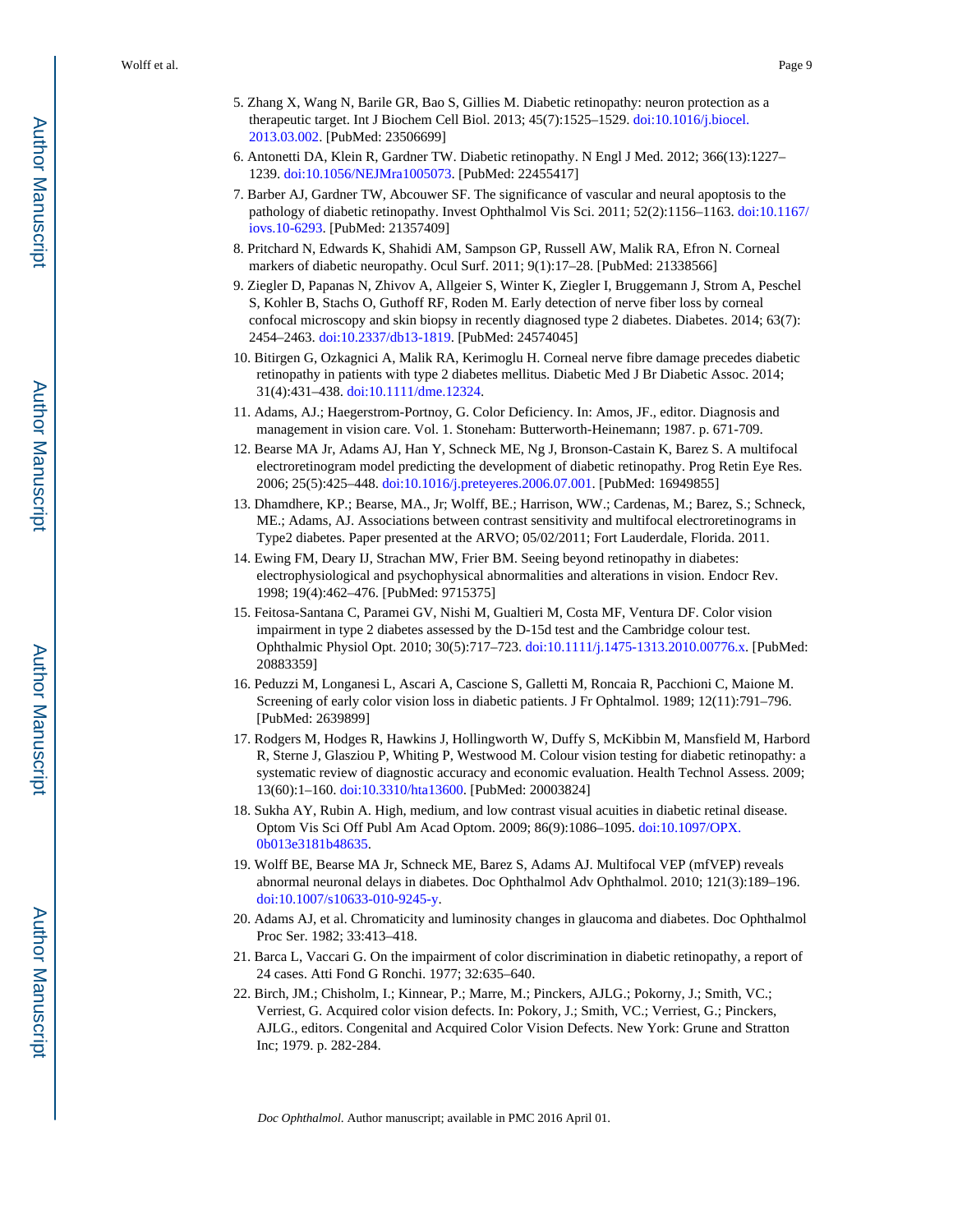- 23. Kinnear PR, Aspinall PA, Lakowski R. The diabetic eye and colour vision. Trans Ophthalmol Soc U K. 1972; 92:69–78. [PubMed: 4541523]
- 24. Lakowski R, Aspinall PA, Kinnear PR. Association between colour vision losses and diabetes melitus. Ophthalmic Res. 1973; 4:145–159.
- 25. Verriest G. Acquired Color Perception Defects. Memoires de l'Academie royale de medecine de Belgique. 1964; 18:35–327.
- 26. Zanen J. [Introduction to the study of acquired central retinal dyschromatopsias]. Bull Soc Belge Ophtalmol. 1953; 103:3–144. discussion, 144–148. [PubMed: 13172588]
- 27. Zanen J, Szucs S, Pirart J. Achromatic & chromatic thresholds in diabetes. Bull Soc Belge Ophtalmol. 1957; 115(Pt 2):210–219. [PubMed: 13536677]
- 28. Han Y, Bearse MA Jr, Schneck ME, Barez S, Jacobsen CH, Adams AJ. Multifocal electroretinogram delays predict sites of subsequent diabetic retinopathy. Invest Ophthalmol Vis Sci. 2004; 45(3):948–954. [PubMed: 14985316]
- 29. Harrison WW, Bearse MA Jr, Ng JS, Jewell NP, Barez S, Burger D, Schneck ME, Adams AJ. Multifocal electroretinograms predict onset of diabetic retinopathy in adult patients with diabetes. Invest Ophthalmol Vis Sci. 2011; 52(2):772–777. [doi:10.1167/iovs.10-5931](http://dx.doi.org/10.1167/iovs.10-5931). [PubMed: 20926810]
- 30. Ng JS, Bearse MA Jr, Schneck ME, Barez S, Adams AJ. Local diabetic retinopathy prediction by multifocal ERG delays over 3 years. Invest Ophthalmol Vis Sci. 2008; 49(4):1622–1628. [doi:](http://dx.doi.org/10.1167/iovs.07-1157) [10.1167/iovs.07-1157.](http://dx.doi.org/10.1167/iovs.07-1157) [PubMed: 18385083]
- 31. Harrison WW, Bearse MA Jr, Schneck ME, Wolff BE, Jewell NP, Barez S, Mick AB, Dolan BJ, Adams AJ. Prediction, by retinal location, of the onset of diabetic edema in patients with nonproliferative diabetic retinopathy. Invest Ophthalmol Vis Sci. 2011; 52(9):6825–6831. [doi:](http://dx.doi.org/10.1167/iovs.11-7533) [10.1167/iovs11-7533.](http://dx.doi.org/10.1167/iovs.11-7533) [PubMed: 21743017]
- 32. Bresnick GH, Condit RS, Palta M, Korth K, Groo A, Syrjala S. Association of hue discrimination loss and diabetic retinopathy. Arch Ophthalmol. 1985; 103(9):1317–1324. [PubMed: 4038123]
- 33. Adams AJ, Rodic R, Husted R, Stamper R. Spectral sensitivity and color discrimination changes in glaucoma and glaucoma-suspect patients. Invest Ophthalmol Vis Sci. 1982; 23(4):516–524. [PubMed: 7118508]
- 34. Hovis JK, Ramaswamy S, Anderson M. Repeatability indices for the Adams D-15 test for colournormal and colour-defective adults. Clin Exp Optom J Aust Optom Assoc. 2004; 87(4–5):326– 333.
- 35. Adams, AJ.; Rodic, R. Use of desaturated and saturated versions of the D-15 test in glaucoma and glaucoma-suspect patients. In: Verriest, G., editor. Colour vision deficiencies IV. Doc Ophthalmol Proc Series. Vol. 33. The Hague: Dr W Junk; 1982. p. 419-424.
- 36. Vingrys AJ, King-Smith PE. A quantitative scoring technique for panel tests of color vision. Invest Ophthalmol Vis Sci. 1988; 29(1):50–63. [PubMed: 3257208]
- 37. Hood DCLJ. A technique for measuring individual multifocal ERG records: non-invasive assessment of the visual system. Trends Opt Photon. 1997; 11:33–41.
- 38. Fortune B, Schneck ME, Adams AJ. Multifocal electroretinogram delays reveal local retinal dysfunction in early diabetic retinopathy. Invest Ophthalmol Vis Sci. 1999; 40(11):2638–2651. [PubMed: 10509661]
- 39. Han Y, Adams AJ, Bearse MA Jr, Schneck ME. Multifocal electroretinogram and shortwavelength automated perimetry measures in diabetic eyes with little or no retinopathy. Arch Ophthalmol. 2004; 122(12):1809–1815. [doi:10.1001/archopht.122.12.1809.](http://dx.doi.org/10.1001/archopht.122.12.1809) [PubMed: 15596584]
- 40. Hardy KJ, Fisher C, Heath P, Foster DH, Scarpello JH. Comparison of colour discrimination and electroretinography in evaluation of visual pathway dysfunction in aretinopathic IDDM patients. Br J Ophthalmol. 1995; 79(1):35–37. [PubMed: 7880789]
- 41. Arden GB, Wolf JE. Colour vision testing as an aid to diagnosis and management of age related maculopathy. Br J Ophthalmol. 2004; 88(9):1180–1185. [doi:10.1136/bjo.2003.033480](http://dx.doi.org/10.1136/bjo.2003.033480). [PubMed: 15317712]
- 42. Berninger T, Drobner B, Hogg C, Rudolph G, Arden GB, Kampik A. Color vision in relation to age: a study of normal values. Klin Monatsbl Augenheilkd. 1999; 215(1):37–42. [doi:10.1055/](http://dx.doi.org/10.1055/s-2008-1034667) [s-2008-1034667.](http://dx.doi.org/10.1055/s-2008-1034667) [PubMed: 10448636]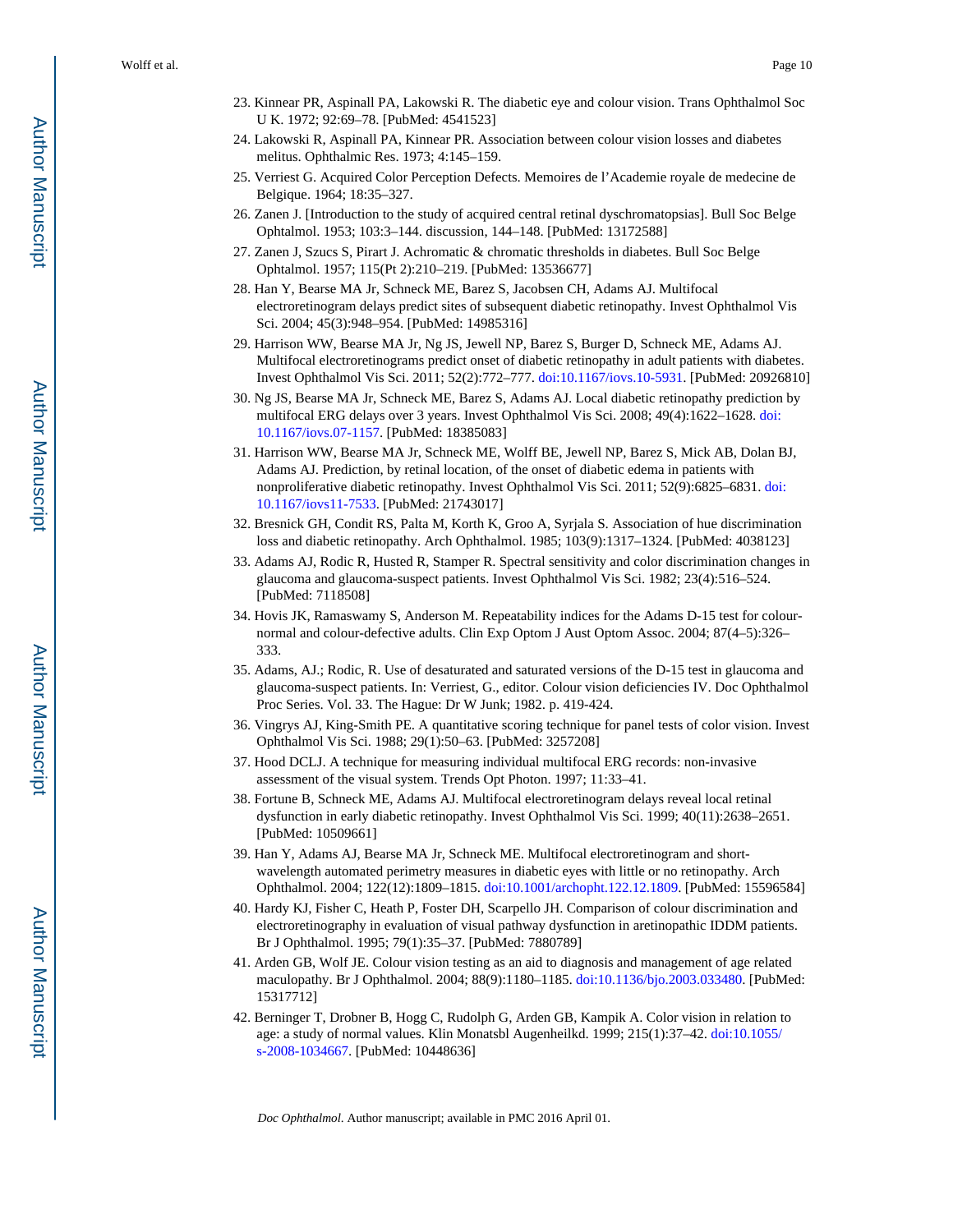- 43. Roy MS, Podgor MJ, Collier B, Gunkel RD. Color vision and age in a normal North American population. Graefe's Arch Clin Exp Ophthalmol (Albrecht von Graefes Archiv fur klinische und experimentelle Ophthalmologie). 1991; 229(2):139–144.
- 44. Nguyen-Tri D, Overbury O, Faubert J. The role of lenticular senescence in age-related color vision changes. Invest Ophthalmol Vis Sci. 2003; 44(8):3698–3704. [PubMed: 12882826]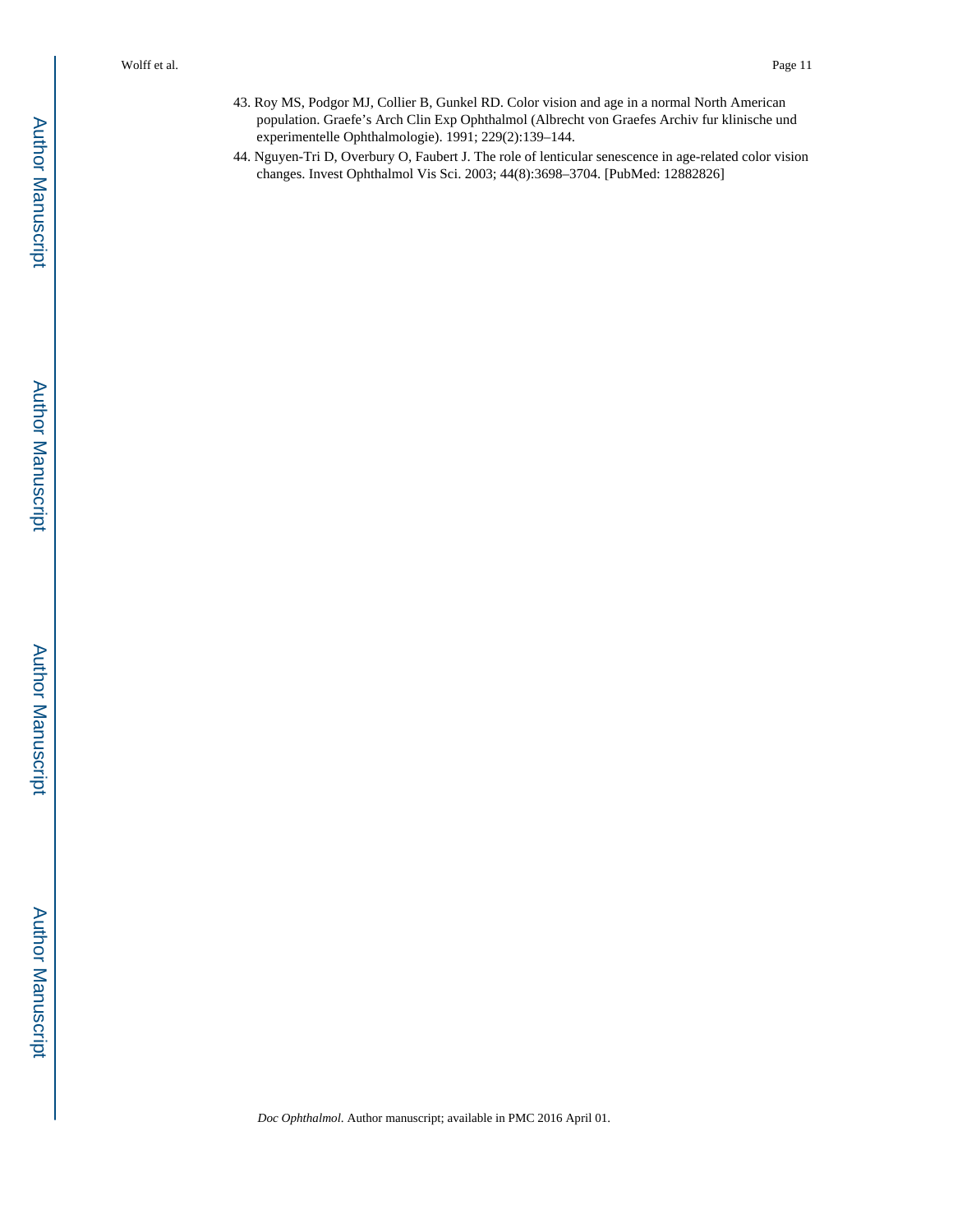Wolff et al. Page 12





CCS, central, and peripheral IT 20.51, 32.56, and 32.74 ms, respectively, are considered abnormal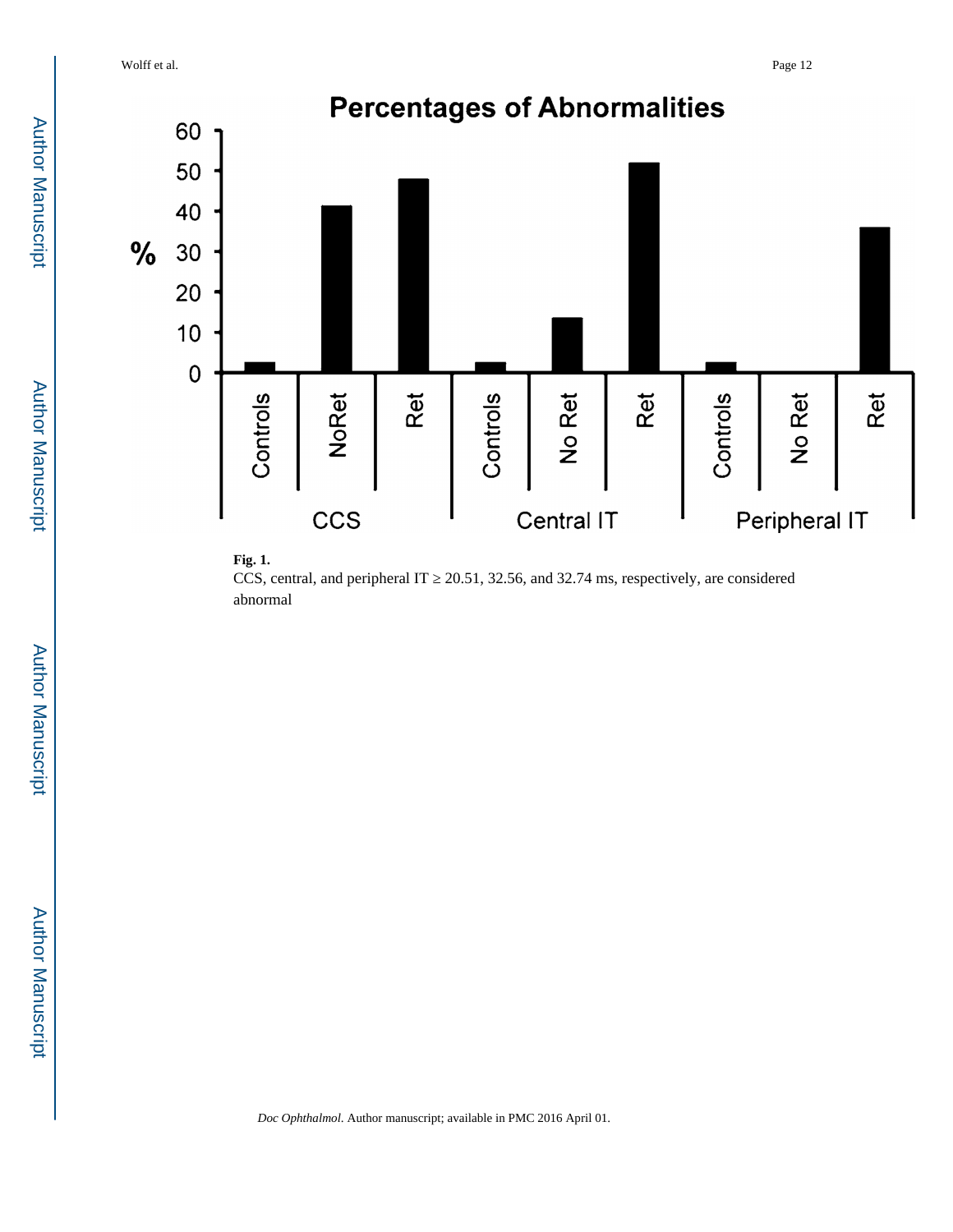



Comparison of percentages of abnormalities in eyes with central retinopathy (DRIN) versus eyes with peripheral retinopathy (DROUT)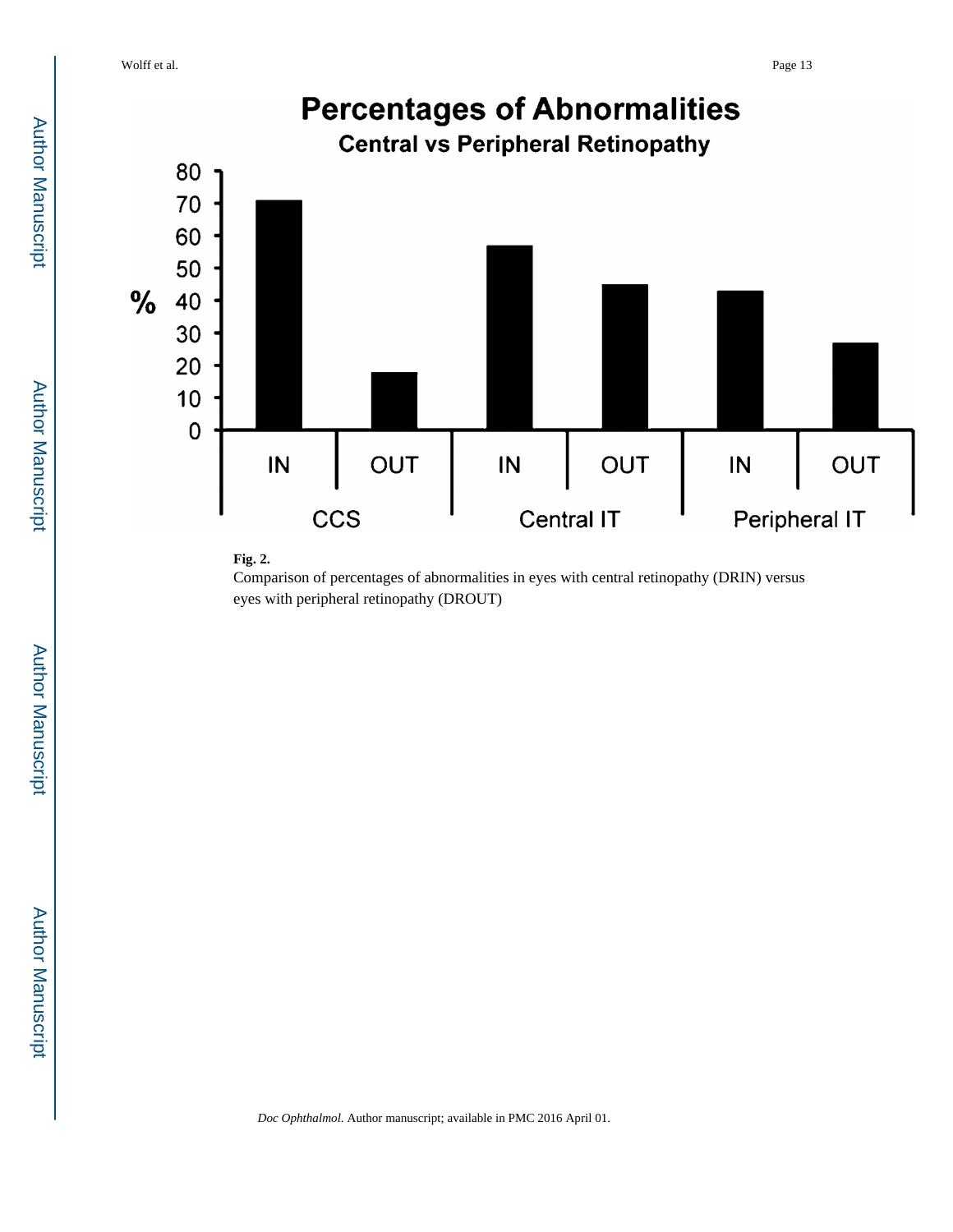Wolff et al. Page 14



#### **Fig. 3.**

Spearman rank-order correlation coefficients. A significant association between both central and peripheral mfERG IT with CCS is found in diabetics with retinopathy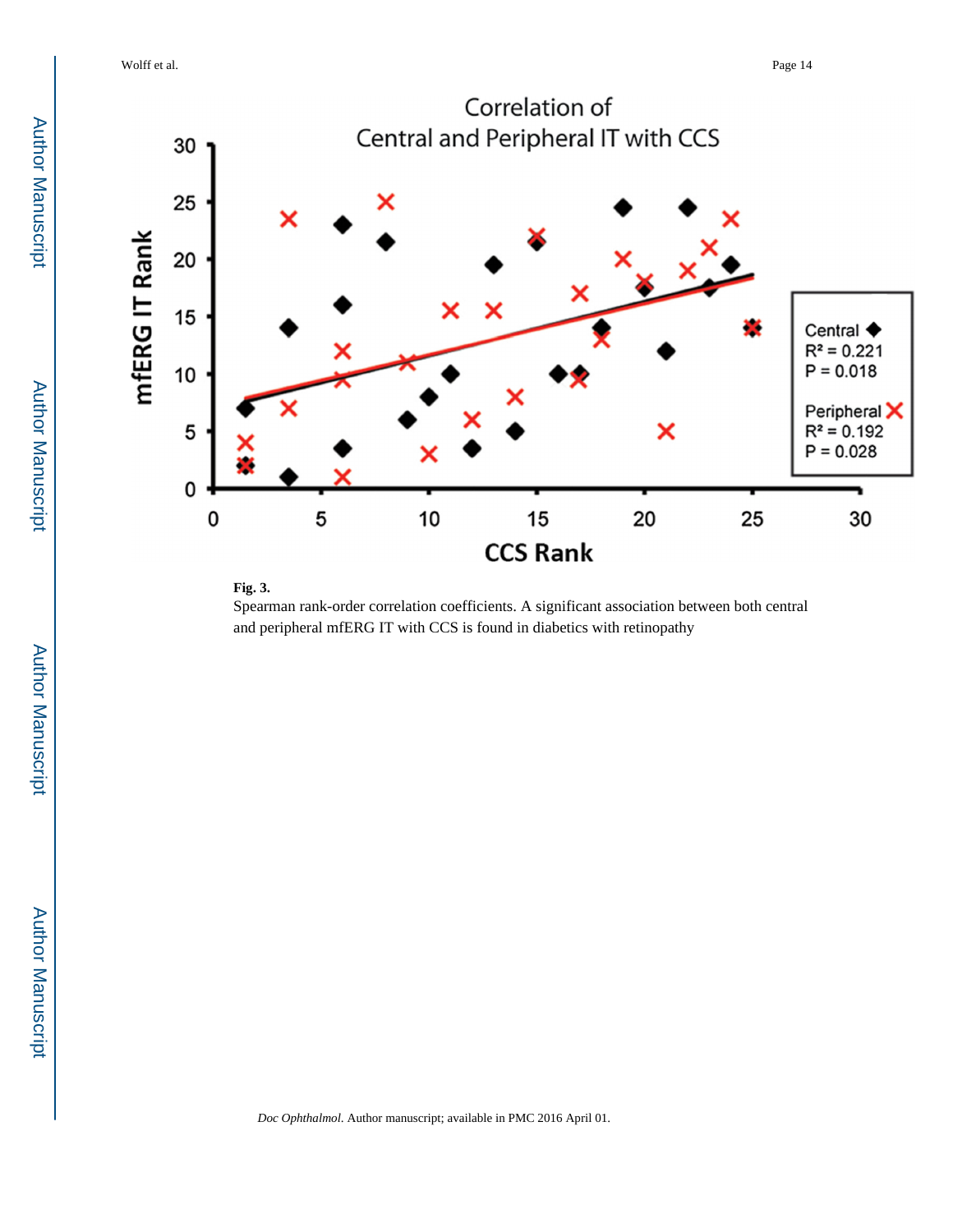#### Abbreviations

| CV.               | Color vision                                           |
|-------------------|--------------------------------------------------------|
| <b>CCS</b>        | Color confusion score                                  |
| mfERG             | Multifocal electroretinogram                           |
| IТ                | Implicit time                                          |
| Central IT        | Central 7 mfERG hexagons average IT                    |
| Peripheral IT     | Outer 96 mfERG hexagons average IT                     |
| T <sub>2</sub> DM | Type 2 diabetes mellitus                               |
| DR.               | Diabetic retinopathy                                   |
| DRIN              | Diabetic retinopathy within the central 7 hexagons     |
| DROUT             | Diabetic retinopathy outside of the central 7 hexagons |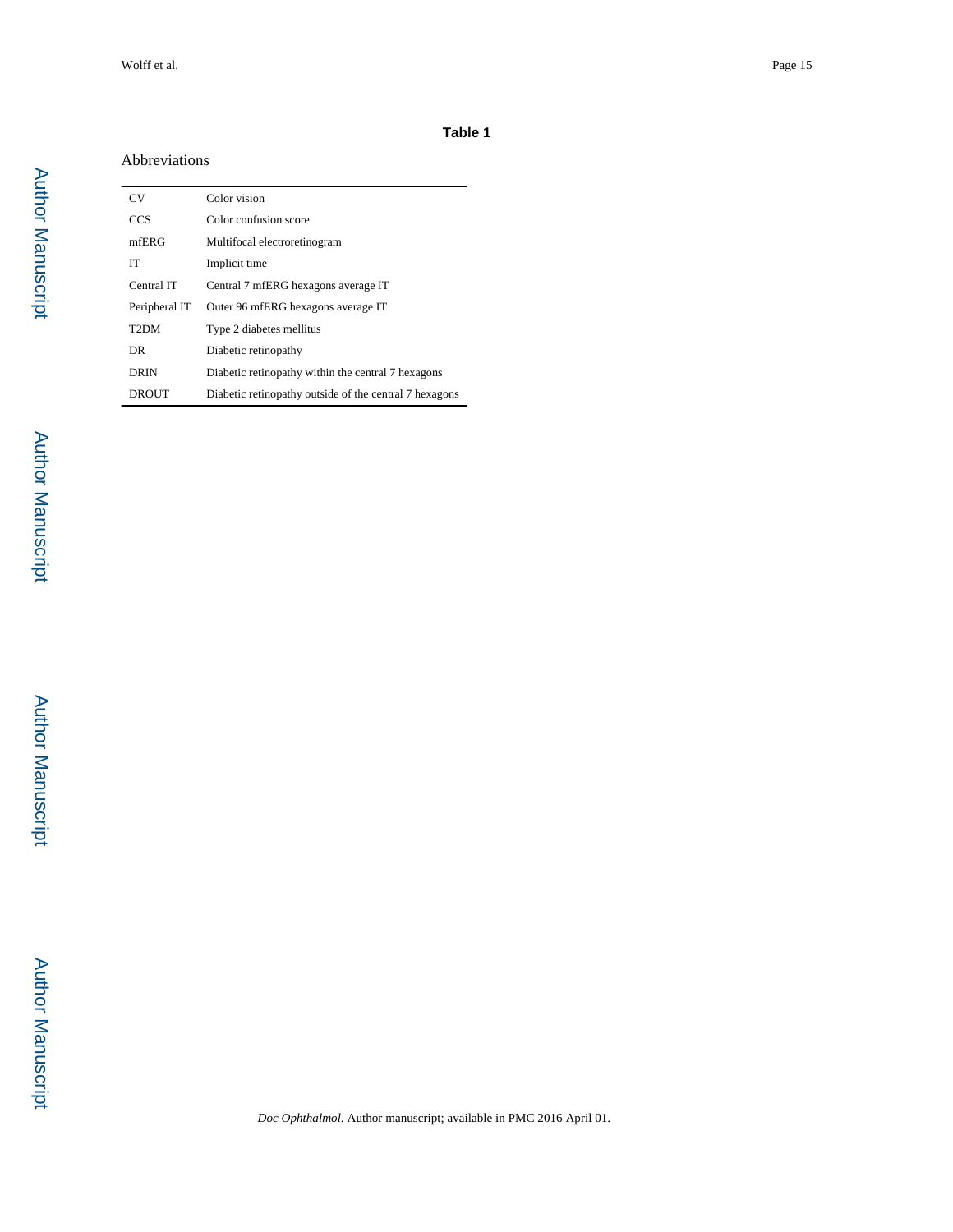Subject characteristics (mean ± SD)

| Subject group $(N)$ | Age (years)   | Gender (M/F) | Diabetes duration (years) | HbA1c $(% )$ |
|---------------------|---------------|--------------|---------------------------|--------------|
| Control $(37)$      | $42.2 + 12.6$ | 10/27        | N/A                       | $5.3 + 0.3$  |
| No $Ret(22)$        | $53.7 + 9.5$  | 9/13         | $9.6 + 5.7$               | $7.4 + 1.7$  |
| Ret(25)             | $55.2 + 9.3$  | 16/9         | $12.6 + 7.4$              | $8.0 + 1.2$  |
| DRIN $(14)$         | $55.8 + 8.5$  | 10/4         | $12.9 + 7.5$              | $8.1 + 1.2$  |
| DROUT(11)           | $54.4 + 10.5$ | 6/5          | $12.2 + 7.6$              | $7.9 + 1.3$  |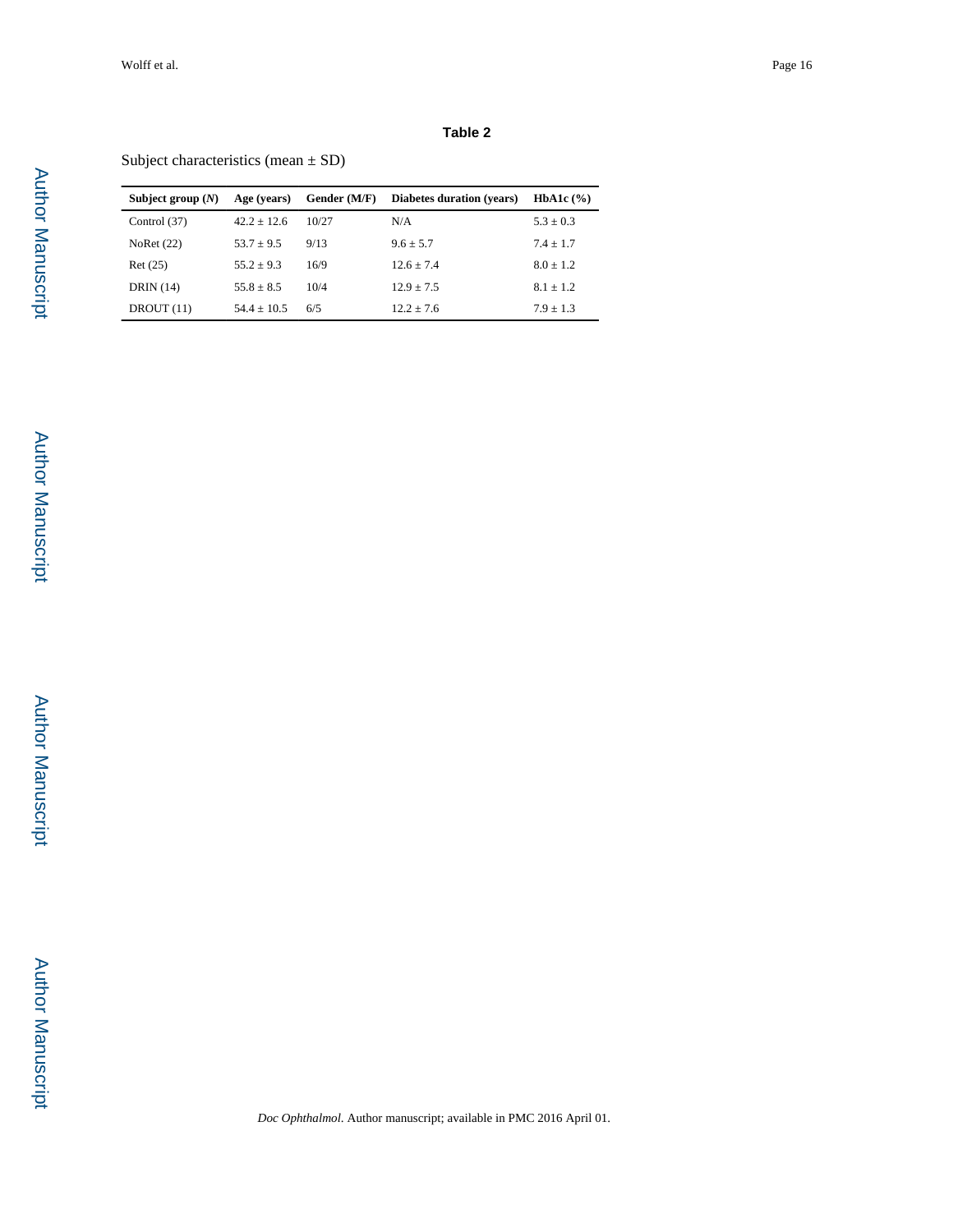Retinopathy type, location, and frequency

| <b>Retinopathy level</b> | DRIN | <b>DROUT</b> |
|--------------------------|------|--------------|
| Mild NPDR                | 3    | 6            |
| Moderate NPDR            | 9    | 5            |
| <b>Severe NPDR</b>       | 1    |              |
| PDR                      | 1    |              |
| CSME (from above eyes)   | 6    |              |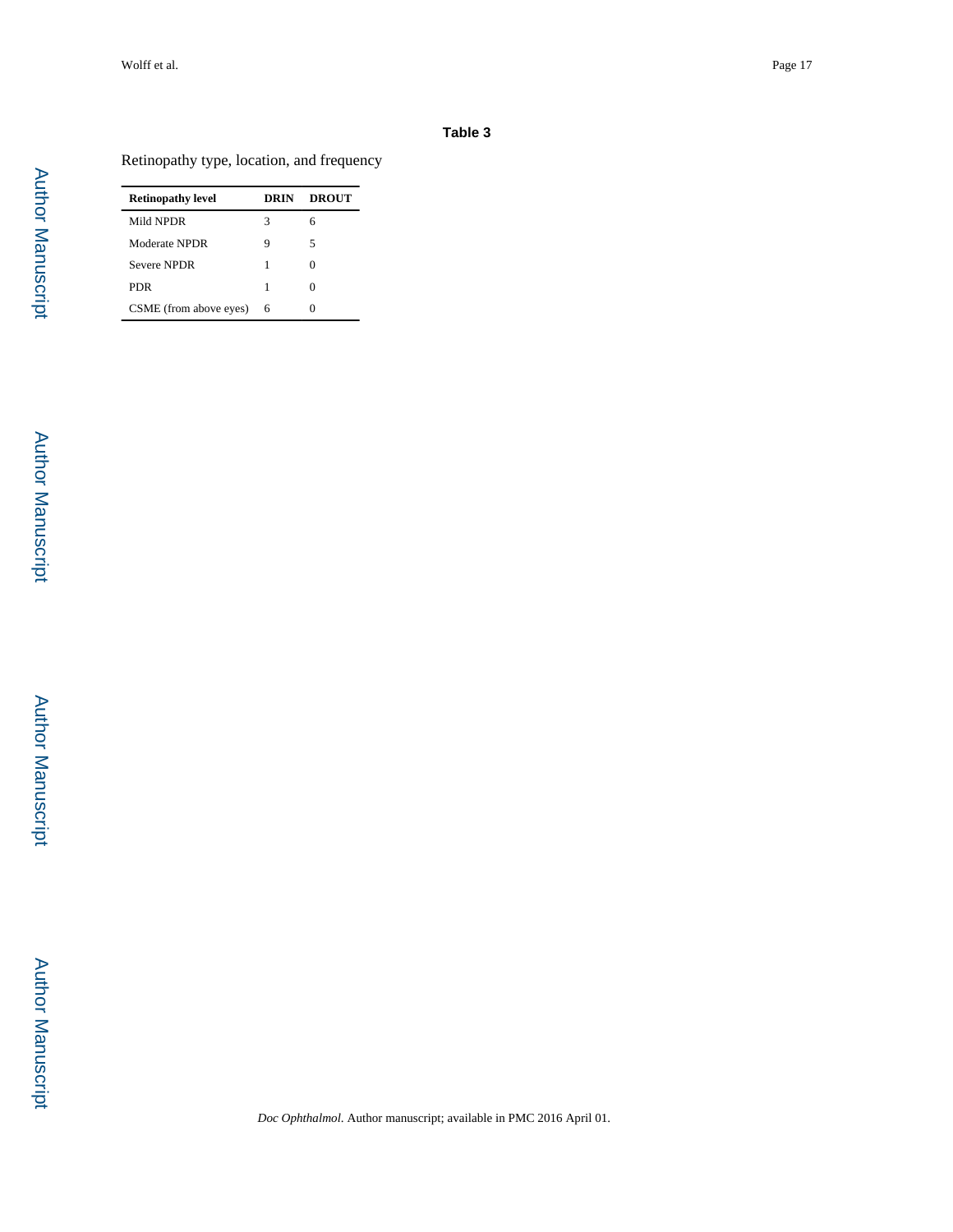Author Manuscript

**Author Manuscript** 

P values of group comparisons *P* values of group comparisons

| Subject group      | CCS                                            |          | Central IT     |        | Peripheral IT           |        |
|--------------------|------------------------------------------------|----------|----------------|--------|-------------------------|--------|
|                    | Median/range $P$ value Mean $\pm$ SD $P$ value |          |                |        | Mean $\pm$ SD $P$ value |        |
| Control NoRet      | 0/26.9                                         | 0.0002   | $31.2 \pm 0.8$ | 0.35   | $30.6 \pm 0.8$          | 0.0016 |
|                    | 13.9/63.9                                      |          | $31.5 \pm 0.9$ |        | $31.2 \pm 0.6$          |        |
| <b>Control Ret</b> | 0/26.9                                         | (0.0001) | $31.2 \pm 0.8$ | 0.0001 | $30.6 \pm 0.8$          | 0.0001 |
|                    | 18.6/121.3                                     |          | $32.7 \pm 1.2$ |        | $32.3 \pm 1.1$          |        |
| NoRet Ret          | 13.9/63.9                                      | 0.08     | $31.5 \pm 0.9$ | 0.0002 | $31.2 \pm 0.6$          | 0.0006 |
|                    | 18.6/121.3                                     |          | $32.7 \pm 1.2$ |        | $32.3 \pm 1.1$          |        |
| DRIN DROUT         | 38.0/110.9                                     | 0.049    | $33.1 \pm 1.3$ | 0.208  | $32.3 \pm 1.0$          | 0.57   |